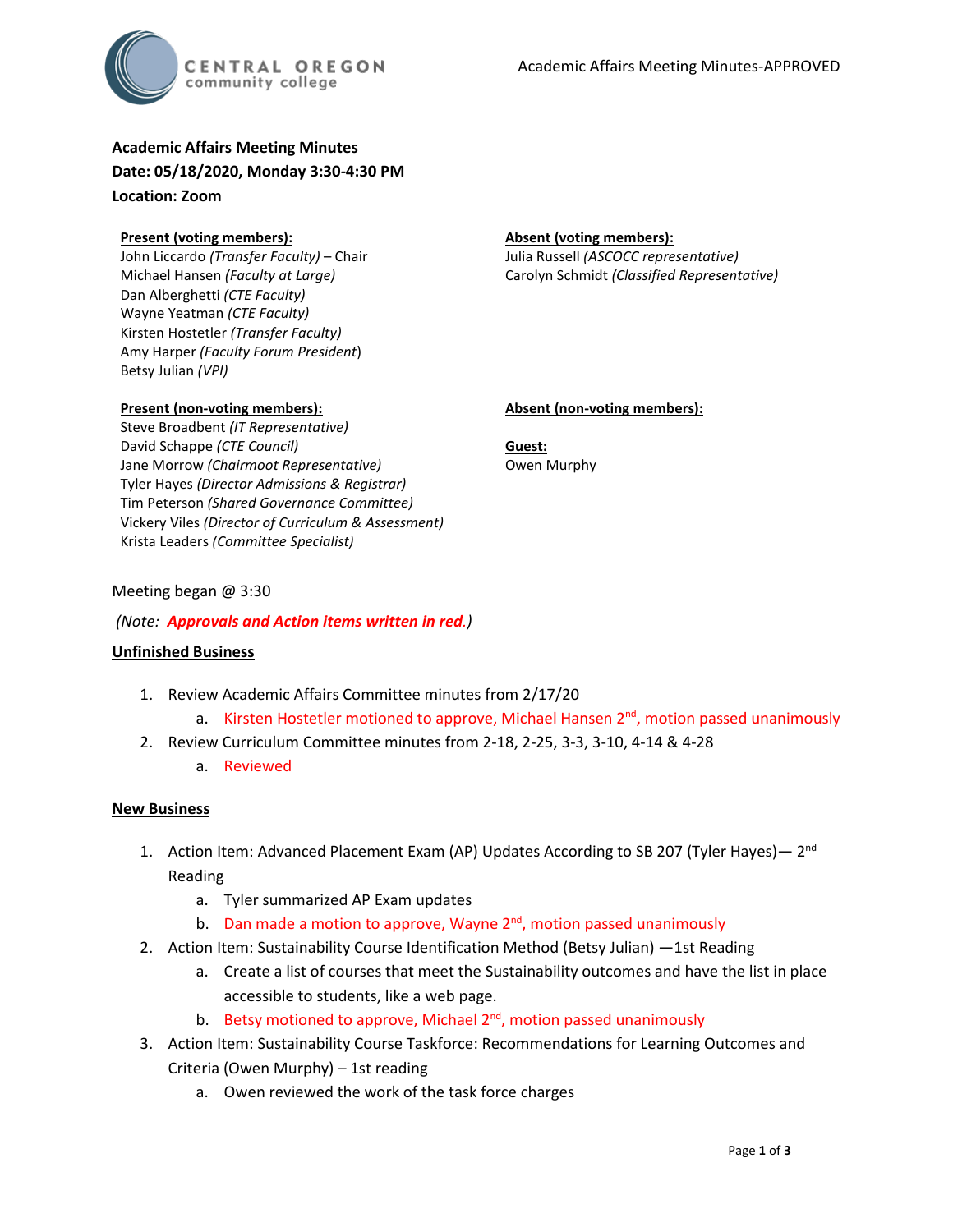CENTRAL OREGON community college



- i. Define sustainability and the types of courses eligible for the designation
	- 1. The task force referred to multiple resources as well as faculty to define sustainability.
- ii. Types of courses eligible for the sustainability designation
	- 1. Courses meeting sustainability-based learning outcomes are eligible.
- iii. Minimum course content depth or duration
	- 1. No minimum necessary, as long as the course meets the sustainability learning outcomes.
- iv. Learning outcomes that are relevant to environmental and social sustainability and appropriate across disciplines.
	- 1. Courses must incorporate at least one of the learning outcomes to qualify as a sustainability-focused course.
- v. Assessment of learning outcomes (e.g., syllabus inclusion, learning activities, and ongoing assessment)
	- 1. Sustainability-designated courses follow the existing Curriculum/Courseleaf requirements.
	- 2. Suggested edit remove *(e.g., syllabus inclusion, learning activities, and ongoing assessment)* from charge number 5 and add *Inclusion of one or more of the above sustainability learning outcomes in the approved course.*
	- 3. Create a rubric to evaluate the alignment of the learning outcome with activities and assessment tasks.
- vi. Utilize existing continuing education resources for instructor training related to sustainability principles and practices
	- 1. Teaching Academy
	- 2. Mentoring between sustainability faculty and those who want to incorporate sustainability content into their courses.
	- 3. COCC visiting scholar program
- vii. Process for approving initial and ongoing sustainability-designated curriculum.
	- 1. Taskforce suggests that initial vetting of sustainability-designated courses is performed by a subgroup of faculty members on the COCC Sustainability Committee. Once approved the course would pass on to Curriculum Committee for final approval.
	- 2. Vickery suggested the process be added to the Curriculum Standards.
	- 3. Suggested edit include in the rubric a list of course materials faculty will need to provide for review every 5 years or sooner after significant curriculum changes.
- viii. Betsy motioned to approve for second reading with suggested changes, Wayne 2<sup>nd</sup>, motion passed unanimously.